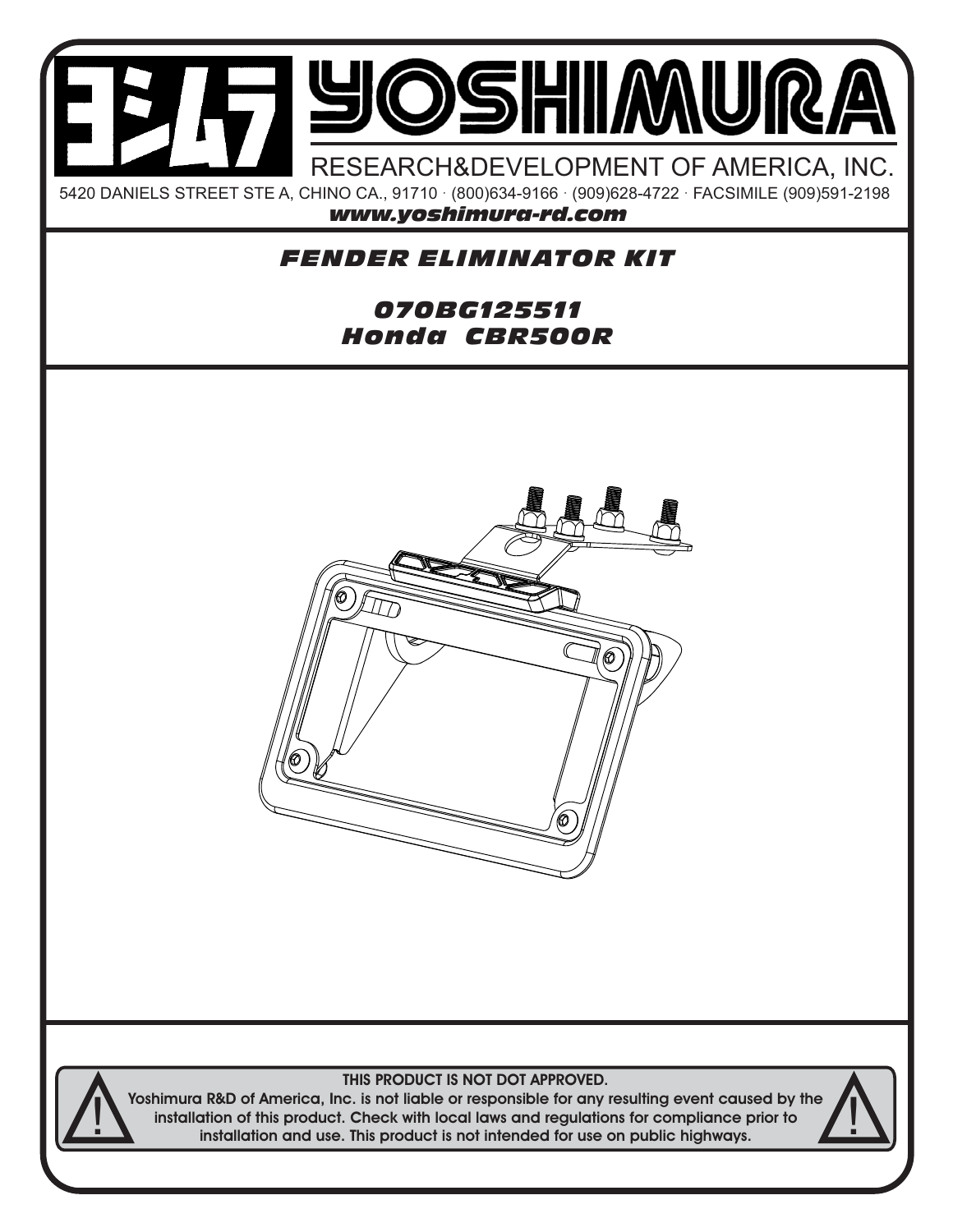

| No.                   | <b>Item</b>         | <b>Description</b>                | Qty.           |
|-----------------------|---------------------|-----------------------------------|----------------|
| 1                     | 12551-FEBKT         | <b>Fender Eliminator Bracket</b>  | 1              |
| $\overline{2}$        | 070BG-LH-K1         | <b>LED License Plate Light</b>    | 1              |
| 3                     | 070BG-LPF           | License Plate Frame               | 1              |
| 4                     | 12200-TSB-L         | Left Turn Signal Bracket          | 1              |
| 5                     | 12200-TSB-R         | <b>Right Turn Signal Bracket</b>  | 1              |
| 6                     | M6X20BHS            | 6mm x 20mm Button Head Screw      | 4              |
| $\overline{7}$        | M6X16BHS            | 6mm x 16mm Button Head Screw      | $\overline{2}$ |
| 8                     | M6X14BHS            | 6mm x 14mm Button Head Screw      | $\overline{2}$ |
| 9                     | M4X6BHS             | 4mm x 6mm Button Head Screw       | $\overline{2}$ |
| 10                    | 6MMWASHER           | 6mm Washer                        | 8              |
| 11                    | 6MMLN               | 6mm Nylon Lock Nut                | 8              |
| $***$                 | <b>BN-SSS-22-18</b> | <b>Butt Connectors</b>            | $\overline{2}$ |
| $***$                 | $ZT-400$            | <b>Cable Ties</b>                 | 3              |
| $***$                 | 17029               | <b>Yoshimura Sticker Sheet</b>    | 1              |
| <b>Optional Parts</b> |                     |                                   |                |
| $***$                 | 070BGUNVTBKT        | Universal Turn Signal Bracket Kit |                |

\*\* Not shown on diagram. \*\*\* The Yoshimura Universal Turn Signal Bracket Kit is to be used with aftermarket stud-mounted turn signals and is sold separately.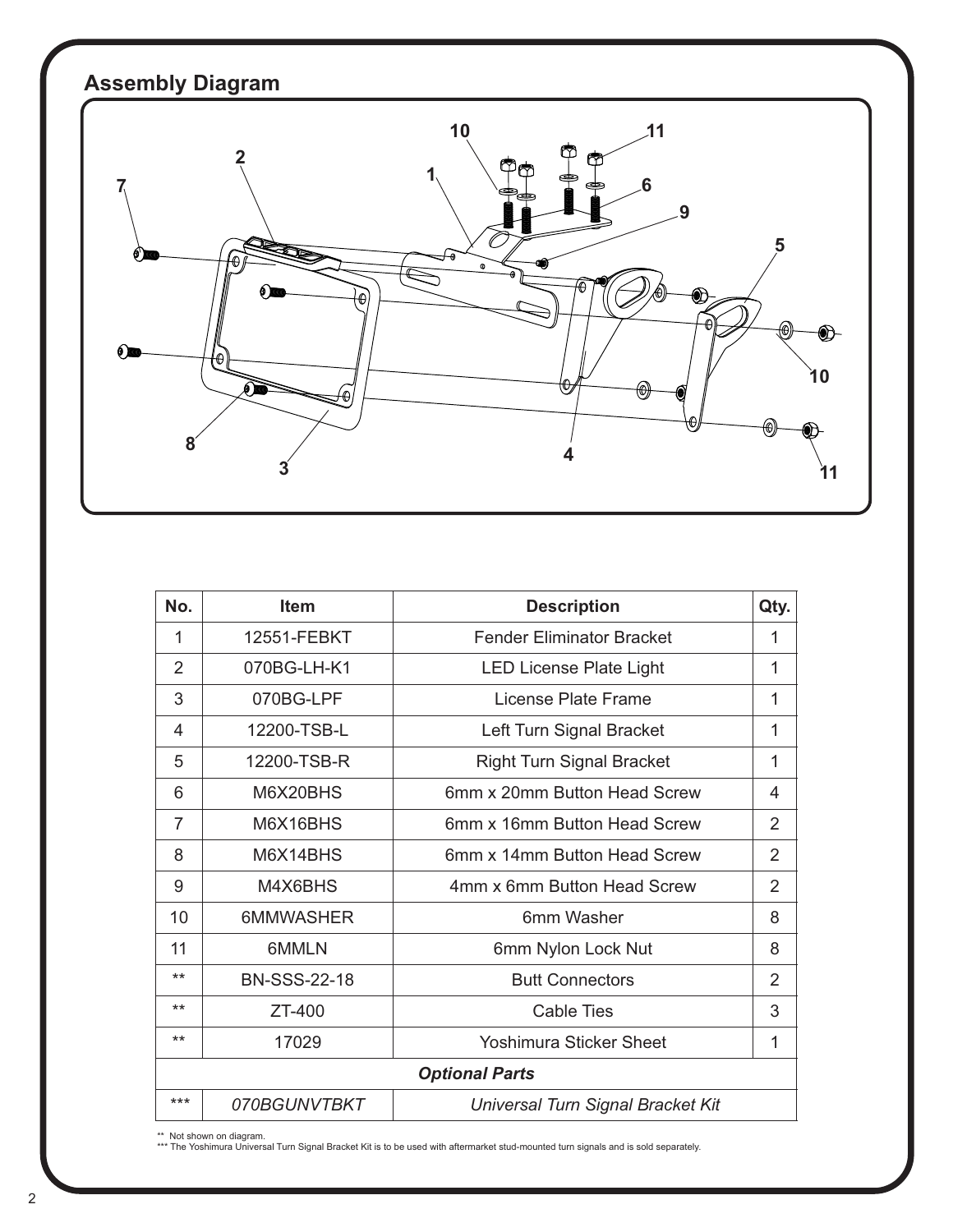## **Removal**

- 1. Remove passenger seat.
- 2. Locate and disconnect license plate light and turn signal connectors.
- 3. While securely supporting the stock fender assembly, remove the four bolts securing the fender assembly to the subframe. Carefully remove the stock fender assembly making sure not to damage connectors in the process.
- 4. Remove left and right turn signals from the stock fender assembly.
- 5. Cut the stock license plate light connector from the stock fender assembly. Be sure to cut at least a 6" section of wire from the connector.

## **Installation**

1. Install (No. 2) *070BG-LH-K1,* license plate light onto (No. 1) *12551-FEBKT,* fender eliminator bracket using (No. 9) *M4X6BHS,* 4mm screws.



2. Using the *BN-SSS-22-18* butt connectors provided in the kit, connect the Yoshimura license plate light wires to the stock license plate light wires as follows:

 Red -to- Orange Black -to- Green

- a) Strip the stock fender light wire ends 1/4" - 1/2" and insert into *BN-SSS-22-18,* butt connectors provided in the kit.
- b) Center the spliced wire ends in the middle and using a heatgun or lighter, apply heat evenly on the outer edges of the butt connector to shrink and hold wires in place.
- c) Making sure that the stripped ends are centered, heat the center of the butt connector evenly until the solder begins to liquify.
- d) Allow to cool completely and tug both ends of the wires to verify that connection is secured.

Scan for link to butt connector instruction video



3. Secure and install (No. 1) *12551-FEBKT,* fender eliminator bracket to subframe using (No. 6)  *M6X20BHS,* 6mm button head screws from below and install (No. 10,11) *6MMWASHER* and *6MMLN,* 6mm washer and nut from above as shown.



- 4. Install stock rear turn signals onto (No. 4,5) *122000-TSB-L/R,* left and right turn signal brackets using the stock hardware.
- 5. Install (No. 4,5) *12200-TSB-L/R,* left and right turn signal brackets and (No. 3) *070BG-LPF*, license plate frame to (No. 1) *12551-FEBKT,*  fender eliminator bracket using the (No. 7,8) *M6X16BHS* and *M6X14BHS*, 6mm button head screws and (No. 10,11) *6MMWASHER, 6MMLN,* washer and nut as shown.



- 6. Route license plate light and turn signal wires through the hole in (No. 1) *12551-FEBKT,* fender eliminator bracket and through the lower rear cowl. Re-connect license plate light and turn signal connectors.
- 7. Use the cable ties supplied in the kit to secure license plate light and turn signal wires.
- 8. Re-install passenger seat.